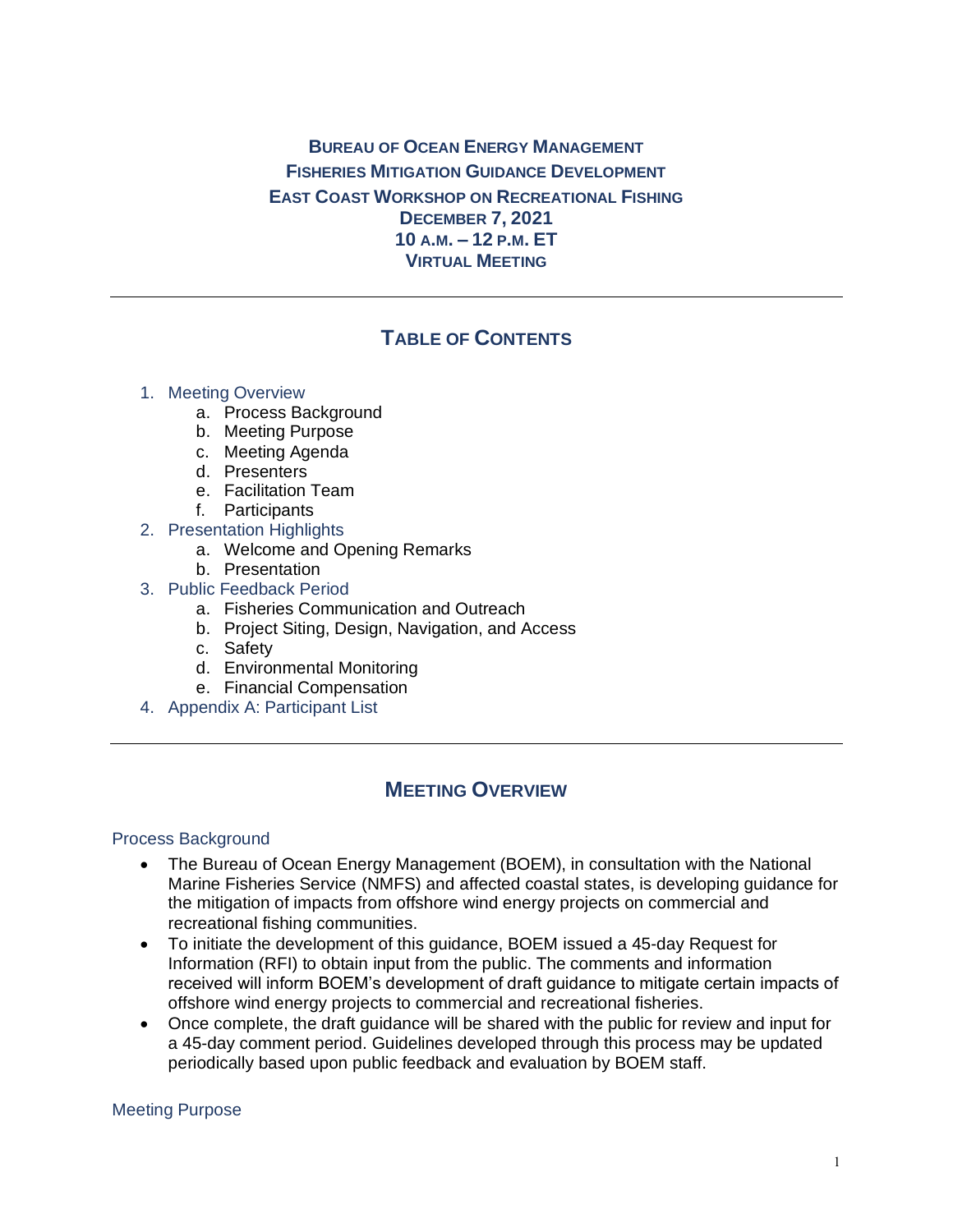- Present the process for developing the draft Guidance for Mitigating Impacts to Commercial and Recreational Fisheries from Offshore Wind Energy Development to key stakeholders and answer questions.
- Provide information on how to submit comments during the public comment process.
- Receive comments on key issue areas.

#### Agenda

- Welcome and Opening Remarks
- Logistics and Agenda Review
- Overview of BOEM's Request for Information to Inform its Guidance Document to Mitigate Potential Impacts to Fisheries
- Public Comment Period
- How to Submit Written Public Comments
- Timeline, Next Steps and Adjourn

| <b>Presenters</b><br>James Bennett (opening remarks)<br><b>Brian Hooker</b>           | <b>BOEM</b><br><b>BOEM</b>                      |
|---------------------------------------------------------------------------------------|-------------------------------------------------|
| <b>Agency Representatives</b><br><b>Brian Hooker</b><br>Ross Dunn                     | <b>BOEM</b><br><b>NOAA</b>                      |
| <b>Facilitation Team</b><br>Collin Buchanan<br>Julielyn Gibbons<br><b>Adam Saslow</b> | Kearns & West<br>Kearns & West<br>Kearns & West |

#### **Participants**

One hundred and thirty (130) people registered for the meeting. A complete list of registrants is included as an appendix to this summary. Twelve (12) people provided public feedback.

# **PRESENTATION HIGHLIGHTS**

#### Welcome and Opening Remarks

- Adam Saslow, facilitator, Kearns & West, welcomed attendees, and reviewed the meeting logistics and agenda. He emphasized that the meeting is intended as a conversation between BOEM and fishermen and asked other attendees to remain primarily in listen-only mode.
- James "Jim" Bennett, Program Manager for BOEM's Renewable Energy Program, welcomed participants. Mr. Bennett emphasized the importance of BOEM's work in fisheries mitigation as offshore wind projects develop. Mr. Bennett discussed the Biden-Harris Administration's "30x30" goals, which aim to secure 30 gigawatts of offshore wind energy by 2030. Mr. Bennett mentioned that these goals will result in thousands of goodpaying, union jobs. He added that: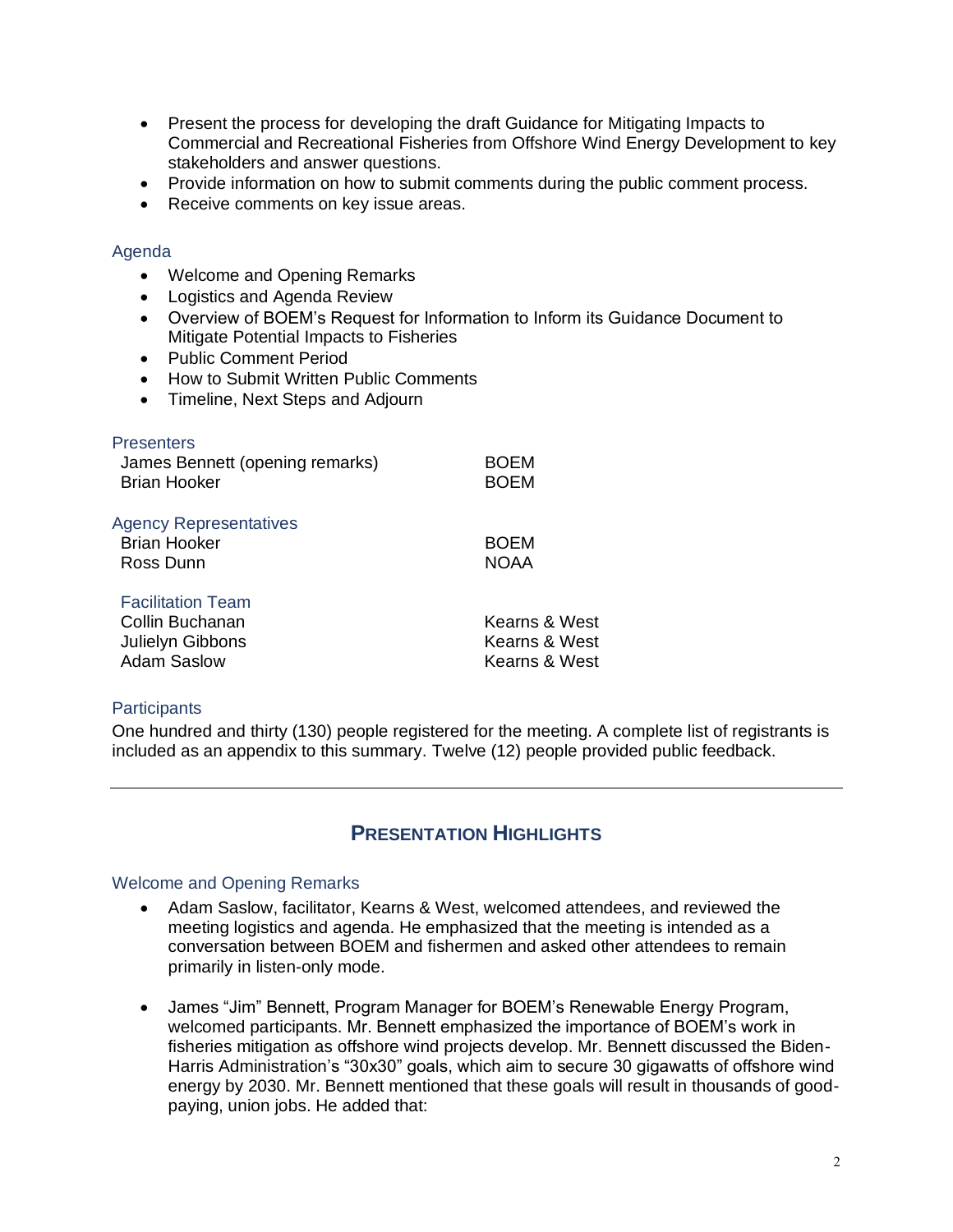- $\circ$  BOEM's authority to mitigate impacts is afforded by the Outer Continental Shelf Lands Act (OCSLA), which seeks to minimize or avoid impacts. OCSLA allows BOEM to establish compensation if these impacts are unavoidable.
- $\circ$  The quidance will clarify what developers should consider before submitting their plans, and how developers can engage the commercial fishing industry.
- $\circ$  BOEM is not creating a general fund, as they are required to submit all funds to the U.S. Department of Treasury.
- $\circ$  The goal is to offer more transparency and establish a clear process around fisheries mitigation by summer 2022 to support BOEM's environmental analysis for the construction and operations of several East Coast projects.
- $\circ$  BOEM will use information from this dialogue, and from discussions with federal, state, and Tribal partners to shape future mitigation discussions and develop a lasting engagement strategy that prioritizes science and meaningful collaboration.

## **Presentation**

- Overview of BOEM's Request for Information to Inform its Guidance for Mitigating Impacts to Commercial and Recreational Fisheries from Offshore Wind Energy Development (Brian Hooker, Lead Biologist, Office of Renewable Energy Programs, BOEM)
- Mr. Hooker's presentation can be accessed at: [https://www.boem.gov/sites/default/files/documents/renewable-energy/BOEM-Fisheries-](https://www.boem.gov/sites/default/files/documents/renewable-energy/BOEM-Fisheries-Guidance.pdf)[Guidance.pdf.](https://www.boem.gov/sites/default/files/documents/renewable-energy/BOEM-Fisheries-Guidance.pdf)
- Mr. Hooker shared that:
	- $\circ$  BOEM is in the initial stage of the fisheries mitigation guidance development process and wants input from fishermen before drafting the guidance document.
	- $\circ$  BOEM can impose mitigation measures, but the guidance would not apply to impacts that are separate from a given project.
	- o Financial compensation will likely be handled at a regional level. There are more data on the East Coast than other regions.
	- o BOEM is not soliciting input on environmental monitoring of biological resources. BOEM does not want to repeat the efforts of those agencies.

# **PUBLIC FEEDBACK PERIOD**

Public comments generally fell into one of the following topic areas highlighted in the RFI: fisheries communication and outreach; project siting, design, navigation, and access; safety; environmental monitoring; and financial compensation. Specific comments provided are described in greater detail below.

## Fisheries Communication and Outreach

• There is a lack of data on and understanding of how recreational fishers operate in and around lease areas. Private vessels and boaters have data that could help BOEM grasp recreational fishing patterns. What effort has BOEM undertaken to obtain data from private boaters?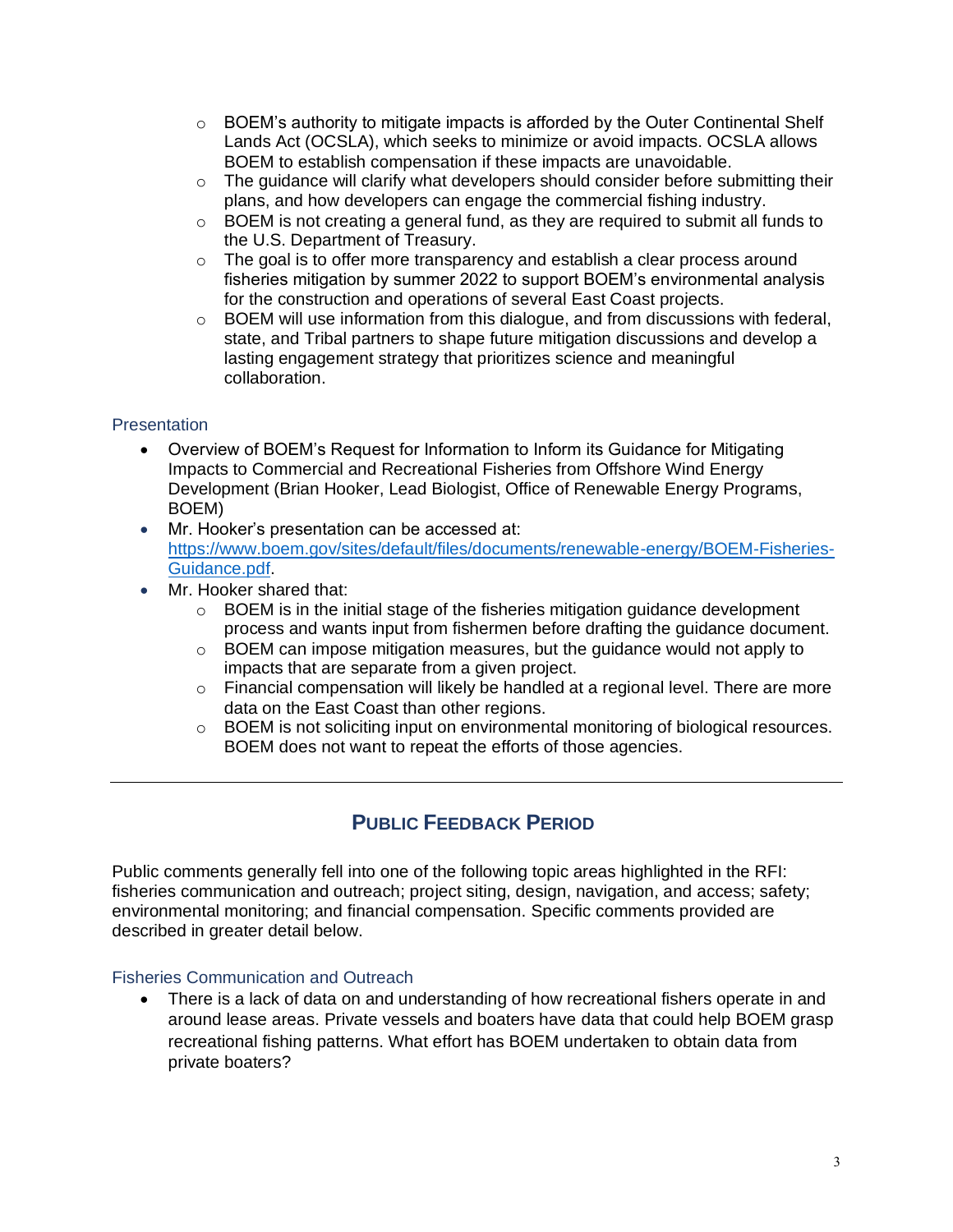- o *Mr. Hooker responded that an important aspect of the mitigation process is to engage the fishing industry and identify fishing hotspots for both commercial and recreational fishermen. Mr. Hooker noted that in both the Vineyard Wind and South Fork wind projects, BOEM received good feedback from anglers, but that BOEM could do a better job documenting that feedback.*
- BOEM should extend the public comment period from January 7, 2022, to January 14, 2022. The holiday season may interfere with the fishing community's ability to attend public comment meetings.
- It is impossible to understand the recreational fishing community in one meeting and BOEM should consider adding more meetings. The public process has one meeting for recreational fishermen but five for the commercial fishing industry. The most important public comment period is the period immediately after a proposal because it allows the public to offer alternatives and thoughtful feedback, rather than asking for feedback without a full proposal or when a project is finalized and is unlikely to change.
- In the example of cable companies' royalty system when international telecommunications cables were initially installed, draggers or trawl fleets were paid a royalty check if their boat or vessel became tangled in the telecommunications cables. Those models may be useful for BOEM to consider as offshore wind progresses. What role does FERC play in approving and developing offshore wind projects? How can FERC and BOEM collaborate?
	- o *Mr. Hooker replied that there are past processes that can inform the mitigation guidance development. FERC is a licensing agent that focuses on the transmission functions of commodities in offshore wind, but BOEM oversees leasing areas for offshore wind by handling permits and construction of wind farms. FERC becomes a part of the process once interconnectedness between wind turbines and onshore facilities occurs.*
- How can BOEM improve coordination between developers that have adjacent lease areas? Recreational fishermen are unaware of distinctions between layout orientations, mitigation plans, or safety measures.
	- o *Mr. Hooker answered that BOEM issued leases in southern New England that include coordination measures for adjacent leases. The measure calls for uniform layouts for adjacent projects or allowing additional space between projects. This was a direct result of feedback through the leasing process. For projects off New Jersey, this issue will be a part of the environmental review process. Mitigation guidance with public input on what provisions should be included to address adjacent lease issues is critical, as this may influence how BOEM evaluates projects going forward with adjacent lease areas.*
- There is gratitude for the invitation to participate in the mitigation guidance process. Fishermen would like more opportunities to interact throughout the process.

## Project Siting, Design, Navigation, and Access

There is concern about the impacts of offshore wind projects on shore-based anglers. Existing regulations already keep shore-based anglers out of fishing areas. How does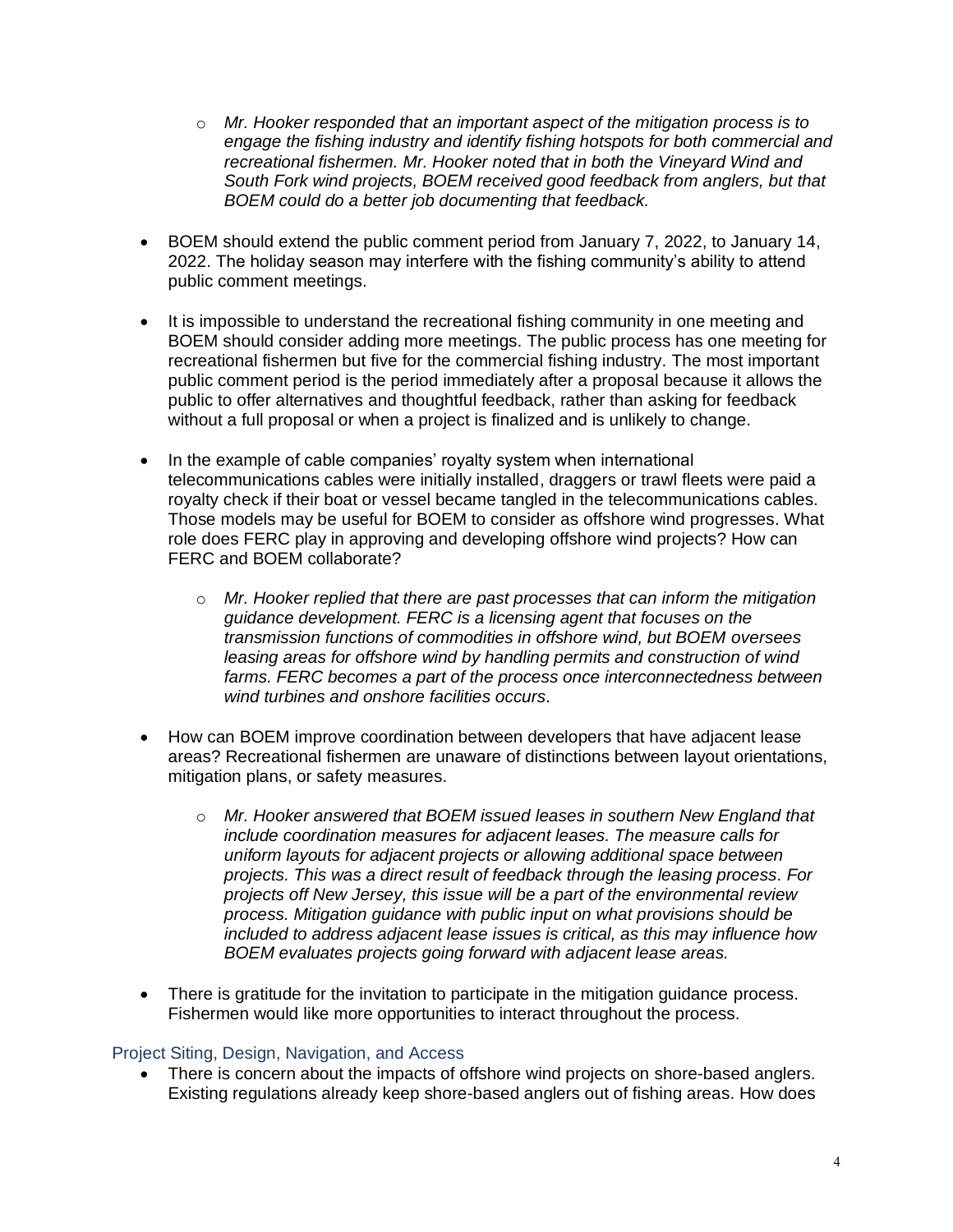BOEM handle wind turbine lease areas that deprive anglers the opportunity to fish if they lack the necessary equipment?

- o *Mr. Hooker answered that BOEM requires a detectable effect to mitigate. There are ways of gauging whether catches decrease due to wind turbine construction. BOEM is asking anglers to recommend what data to use.*
- Electromagnetic fields (EMF) around wind turbines are an existential threat to fishing communities. An unforeseeable event could result in recreational fishermen being prohibited from fishing anywhere near turbines. Contingency planning should be put in place during the project design and development process to respond to unpredictable events. Broad transit channels need to be built into plans so that fishermen are not restricted from entry if safety zones or perimeters around turbines need to be extended.
	- o *Mr. Hooker indicated that BOEM must focus on using data and science to support these decisions.*
- Can BOEM clarify the two-year window to plan and execute the decommissioning process after a wind turbine is deemed unusable? Decommissioning plans should be in place before turbines are unusable.
	- o *Mr. Hooker indicated that the two-year window to submit the decommissioning plan occurs two years prior to the decommission, not two years after the turbine becomes unusable.*
- Has BOEM considered the size and cost of demolishing wind turbines? There's concern about the magnitude of wind turbines and whether there is funding escrowed to remove them.
	- o *Mr. Hooker answered that financial assurances are required of all project developers, including for decommissioning. Conceptual decommissioning plans are included in the Environmental Impact Statement (EIS). Mitigation funds are guaranteed at the end of a wind project.*
- There's concern that wind turbines are placed on top of some of the best fishing areas in the region, and whether cables will run through local communities. Cables might not affect recreational anglers, but they could affect in-shore areas and local angling activities, and cause EMF issues. Rhode Island fishermen were able to use the Block Island project to understand how cables operate. Fishermen are frustrated by the shift away from the design of the Block Island wind turbines towards a monopole turbine design.
	- o *Mr. Hooker asked that concerns about cables and successful mitigation measures be provided in written comments.*

## **Safety**

- A fisheries representative should be on every offshore wind vessel to communicate with fishing boats, enforce safety measures to avoid incidents, and attract for-hire fishermen. There are similar roles in place for whale or endangered species-watchers.
	- o *Mr. Hooker responded that this idea could be a part of the solution.*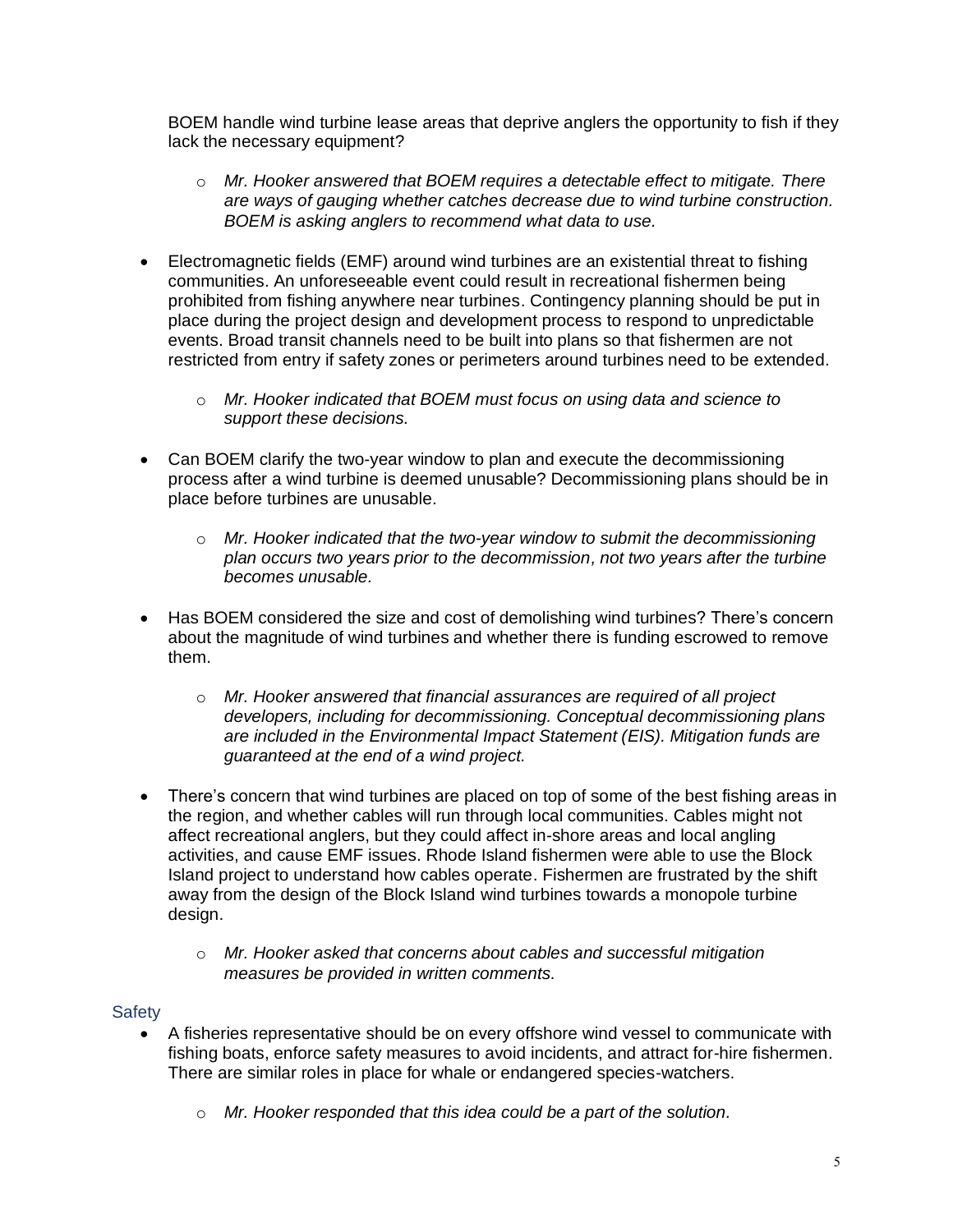- Fishermen would like BOEM to enhance monitoring of the electromagnetic strength of hardware and equipment at wind facilities, as they may change as equipment ages. BOEM should clarify whether fishermen and divers should avoid those areas to prevent accidents. BOEM could implement smart buoy programs that can help monitor species migration, especially if commercial fishermen target certain species of fish and leave little for recreational fishermen. Funding is needed for boat improvements near turbines.
	- o *Mr. Hooker replied that shore-side improvement suggestions are a unique mitigation solution. There is a tendency to think only of financial compensation when addressing mitigation, but there are other ways to mitigate. Boat ramps or more access points may allow various sectors to benefit from having a wind facility nearby.*
- There's concern about the depth of EMF cables and whether cables that end up on land would be buried or lay on the ocean floor. How can fishermen monitor these depths, will there be proposed safety zones around wind turbine areas to protect recreational fishermen?
	- o *Mr. Hooker responded that there are no federally established safety zones around wind turbines, but there may be temporary safety zones during the construction process. Cables will be buried at a target burial depth of six feet below the seabed. Once the cable approaches the shore, there are techniques such as horizontal directional drilling that will be used to ensure the cable remains buried and protected. BOEM requires lessees through COP approval to use remote sensing technology after storm events to monitor cable barrel depths, as they are more likely to become unburied during storms. BOEM has also required lessees through COP approval to monitor the temperature of surrounding waters. Sudden increases or decreases in temperature may show that a cable has been unburied and requires inspection.*

## Environmental Monitoring

- There's concern about offshore wind's impacts on private anglers. A Danish study on EMF from wind turbines studied the migration of specific species of fish, such as flounder, and determined that strict environmental monitoring is necessary to avoid negative effects. Hypothetically, an assessment of fish levels could show a loss in summer flounder flocks along the New Jersey coast following the construction of wind turbines. Fishery assessments showing fish level losses could trigger an "overfishing" designation that would punish fishermen in the region.
	- o *Mr. Hooker noted that BOEM has many U.S. studies on the effects of EMFs on fish. Separating tidal effects from EMF effects is challenging. Any change in the distribution of fish is out of BOEM's jurisdiction. For biological monitoring, BOEM works with NMFS to ensure that processes adapt as wind facilities are developed. BOEM's goal is to manage the effects of activities that are authorized by BOEM and provide the necessary information to fishermen to make appropriate decisions.*

## Financial Compensation

• Will compensation for recreational boaters' increased navigation be considered? Recreational boaters navigating around wind turbines to fish is different than commercial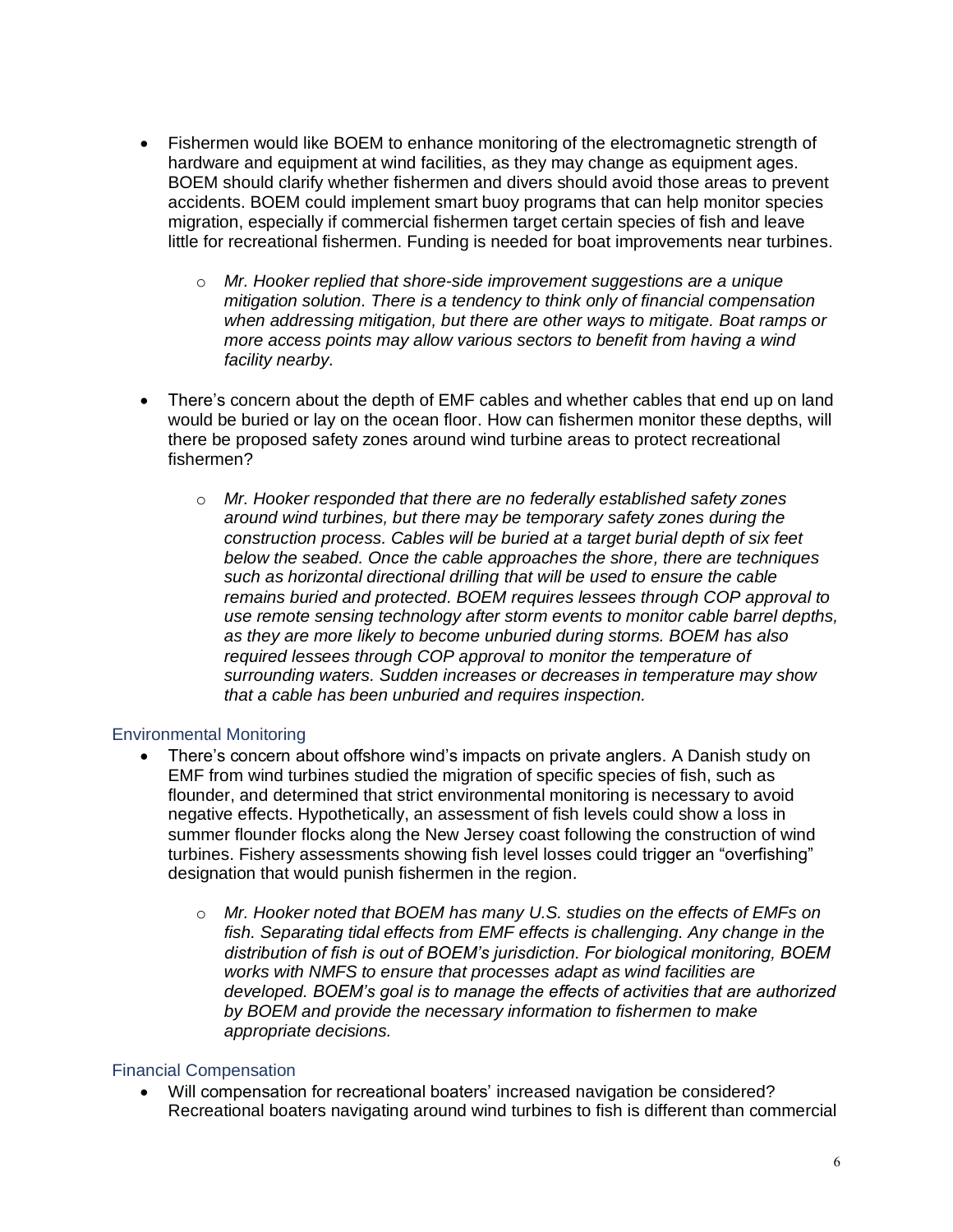fishermen, because commercial fishermen can demonstrate impacts with catch-rates. For recreational fishermen, their main loss is the increased use of gas.

- o *Mr. Hooker noted that BOEM wants to consider this point in its draft guidance. Private recreational fisheries are not limited in transit through and around a wind facility, but there may be limitations during the construction process. The mitigation hierarchy applies equally to commercial and recreational vessels. This process will take all perspectives into account.*
- There's concern that previous discussions on financial compensation focused on direct financial impacts caused by wind projects, instead of indirect impacts. Is compensation available for indirect impacts on data collection like trawl surveys, and what activities fall under the definition of mitigation?
	- o *Mr. Hooker responded that there may be an opportunity for other types of environmental monitoring to support data streams that NMFS is interested in. Today's meeting considers how to monitor the downstream effects that wind projects have on fishing activities.*
- Can BOEM monitor the dispersal of compensation funds and design an appeals process for mitigation?
	- o *Mr. Hooker answered that BOEM can monitor how funds are disbursed and require a lessee to provide set funding aside for monitoring. BOEM is unable to manage appeals between private entities.*
- There's concern that prohibiting fishing in a lease area during construction will disproportionately hurt small fishing businesses. Will small businesses be prioritized for compensation, rather than large businesses that have more employees to accomplish tasks in a shorter amount of time?
	- o *Mr. Hooker answered that the public comment period is designed to address those questions. BOEM wants to know whether there should be a process for someone in a "data-poor" situation who is negatively impacted by a wind project to help alleviate their issues and compensate them for damages. The challenge*  lies in identifying how a group is *impacted, evidence of the impact, and how to transmit evidence to a lessee.*
- How will BOEM consider private anglers in mitigation? Private anglers might experience socioeconomic and economic losses.
	- o *Mr. Bennett responded that the socioeconomic impact is critical to developing a reliable proposal. BOEM does not have a clear answer because of the challenges in gathering data on socioeconomic impacts.*

The meeting adjourned at 11:58 a.m. ET.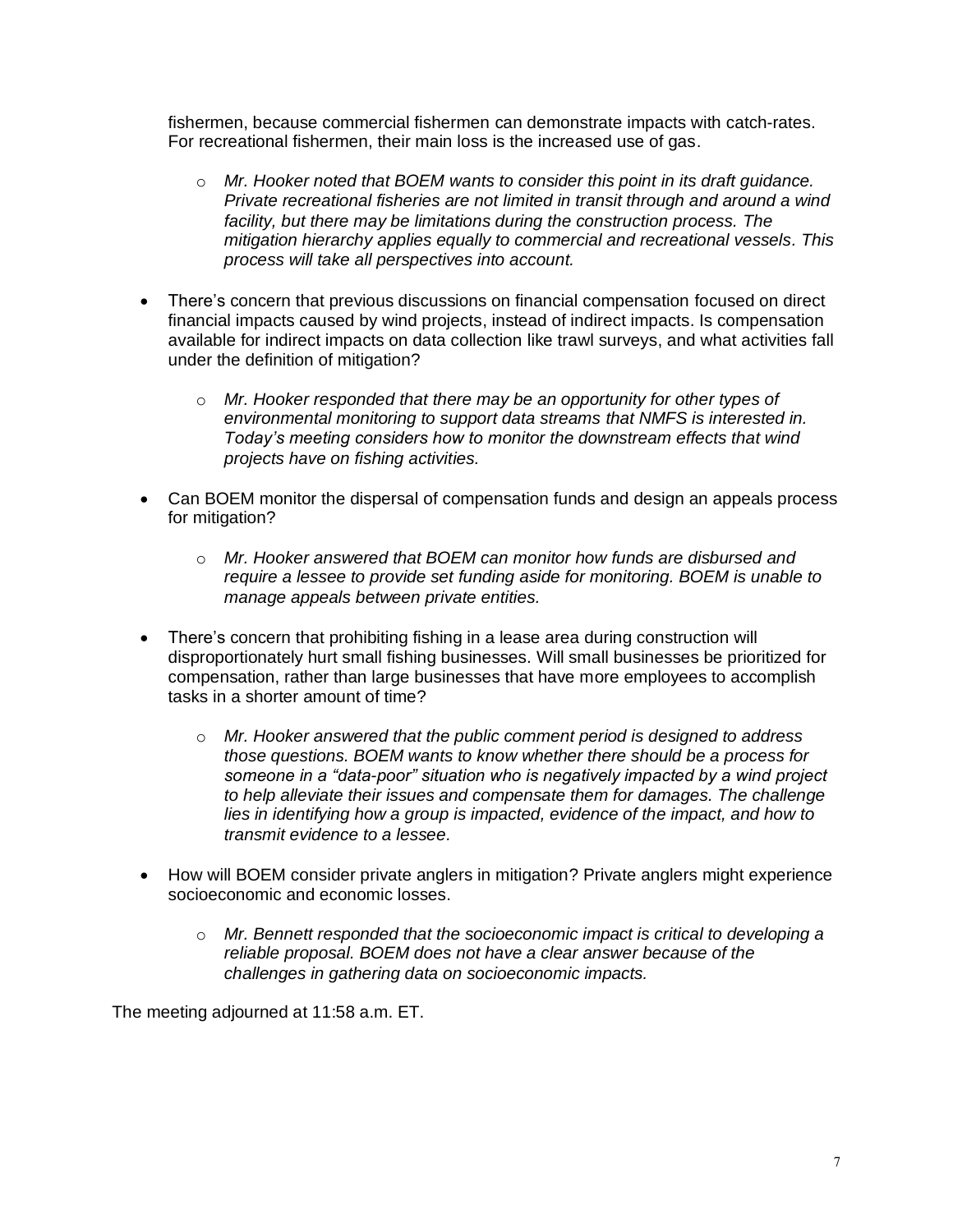# **APPENDIX A: PARTICIPANT LIST**

- 1. Calvin Alexander
- 2. Becky Allee
- 3. Abe Ash
- 4. Michael Auriemma
- 5. Cristiana Bank
- 6. Jerry Barnes
- 7. Bruce Beardsley
- 8. Julia Beaty
- 9. Sharon Benjamin
- 10. James Bennett
- 11. Richard Bernardini
- 12. Francis Bigley
- 13. Bob Bochar
- 14. Court Boice
- 15. Idrissa Boube
- 16. James Boyd
- 17. John Boyle
- 18. Morgan Brunbauer
- 19. Colleen Brust
- 20. Danny Bryant
- 21. Collin Buchanan
- 22. Aurora Burgess
- 23. Greg Busch
- 24. Emma Chaiken
- 25. Marina Chaji
- 26. Douglas Christel
- 27. Elizabeth Chudy
- 28. David Ciochetto
- 29. Benjamin Cooper
- 30. Jeff Deem
- 31. Neil Delanoy
- 32. Vincent DelGozzo
- 33. John DePersenaire
- 34. Michele Desautels
- 35. Anthony Dilernia
- 36. Brian Dresser
- 37. Russell Dunn
- 38. Lorena Edenfield
- 39. Richard Ellis
- 40. Ciara Emery
- 41. Skip Feller
- 42. Marianne Ferguson
- 43. Cynthia Ferrio
- 44. Paul Forsberg
- 45. John Fullmer
- 46. Gwen Gallagher
- 47. Chris German
- 48. Julielyn Gibbons
- 49. Connie Gillette
- 50. Willy Goldsmith
- 51. Gordon Graef
- 52. T Haight
- 53. Anne Hawkins
- 54. Lyndie Hice-Dunton
- 55. Fiona Hogan
- 56. Brian Hooker
- 57. Caela Howard
- 58. Ursula Howson
- 59. Jim Hutchinson
- 60. Kerry Johnston
- 61. Lane Johnston
- 62. Delia Kelly
- 63. Lesley Kilp
- 64. Rich King
- 65. Shana Kinsey-Carlsen
- 66. Zachary Klein
- 67. Wayne Kotow
- 68. Rob Kramer
- 69. Sara Krupa
- 70. Jim Lanard
- 71. Elizabeth Lange
- 72. Ron Larsen
- 73. Sean Lawler
- 74. Brian LeFebvre
- 75. Andy Lipsky
- 76. Julia Livermore
- 77. Samantha MacQuesten
- 78. Jim Martin
- 79. Tom Masterson
- 80. Lynn Mattes
- 81. Tershara Matthews
- 82. Ashleigh McCord
- 83. Tim McCune
- 84. Emily McGuckin
- 85. Chris Mckibben
- 86. Mark McManus
- 87. June Mire
- 88. Kaitlin Morton
- 89. Peter Mudrak
- 90. Nicole Murphy
- 91. Susanna Musick
- 92. Candace Nachman
- 93. Casey Nolan
- 94. Adam Nowalsky
- 95. Kris Ohleth
- 96. Robert Osborn